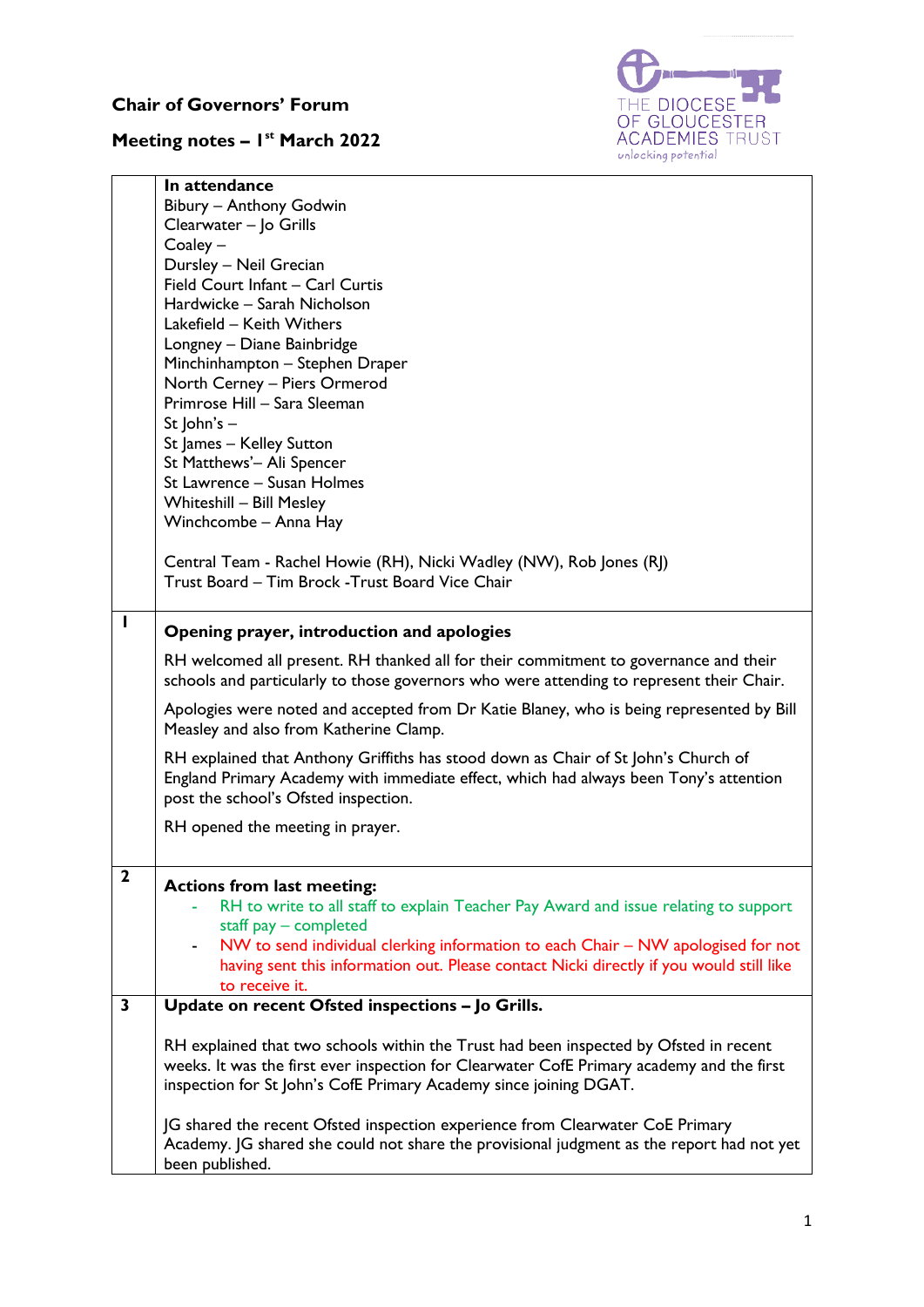|   | ٠ | The inspection was conducted by a lead HMI with a second inspector attending on<br>the first day for training purposes - this inspector did not participate in the  |
|---|---|---------------------------------------------------------------------------------------------------------------------------------------------------------------------|
|   | ٠ | inspection.<br>The school took a proactive approach during the inspection 'what else can we show                                                                    |
|   |   | you'.                                                                                                                                                               |
|   |   | JG and her Vice Chair had prepared an Ofsted file which included up-to-date HT<br>reports, the school's Self Evaluation Framework and key data and information. JG  |
|   |   | shared that they didn't need the file during the inspection, but it gave a sense of                                                                                 |
|   |   | security knowing it was there.                                                                                                                                      |
|   | ٠ | Governors had made sure they were aware of the new Ofsted Inspection                                                                                                |
|   |   | framework prior to inspection.                                                                                                                                      |
|   | ٠ | Governors were invited to meet with the inspector towards the end of the                                                                                            |
|   |   | inspection once all key lines of enquiry had been explored.                                                                                                         |
|   | ٠ | JG recommended that governors meeting with the inspector had regular                                                                                                |
|   |   | conversations with the HT during the inspection in order to understand key lines of<br>enquiry and to follow the progress of the inspection.                        |
|   | ٠ | The inspector had read all governor notes of visit ahead of the inspection as well as                                                                               |
|   |   | governor minutes and gained a lot of information from these related to the key                                                                                      |
|   |   | lines of enquiry. The meant that he did not need to follow these areas up with                                                                                      |
|   |   | governors.                                                                                                                                                          |
|   |   | JG shared that the inspection was thorough but felt fair and the inspector was<br>personable.                                                                       |
|   | ٠ | The inspector was open to sharing the team's findings with governors from the                                                                                       |
|   |   | inspection so far and allowed governors to contribute to the areas being explored.                                                                                  |
|   |   | Governors were able to share with the inspector the school's successes and                                                                                          |
|   |   | challenges and focus on the school's context when doing this.                                                                                                       |
|   | ٠ | All governors were invited to attend the final feedback meeting and the Clerk<br>attended to take notes $-$ JG shared that this is important because the inspection |
|   |   | report is light on detail, so the detail shared during final feedback is key.                                                                                       |
|   | ٠ | JG shared that the school and governors felt supported by DGAT. Helen Springett                                                                                     |
|   |   | attended both days and supported the school by finding and managing the flow of                                                                                     |
|   |   | information for the inspector and keeping track of key lines of enquiry and                                                                                         |
|   |   | supporting staff meeting with the inspector $-$ this gave the Headteacher the time                                                                                  |
|   |   | and space to focus on the inspection. RH attended on the second day and ensured                                                                                     |
|   |   | the inspection process met the inspection handbook guidance and both she and HS<br>attended the final feedback meeting.                                             |
|   |   | Covid – the inspector asked about attendance of key worker and vulnerable                                                                                           |
|   |   | children during lockdown and spoke to school leaders about the provision of                                                                                         |
|   |   | education throughout the lockdown.                                                                                                                                  |
|   |   | TB thanked JG and the whole Clearwater staff team on behalf of the Trust.                                                                                           |
|   |   |                                                                                                                                                                     |
|   |   | Action: RH to share the final inspection report for Clearwater CoE Primary Academy and                                                                              |
|   |   | St John's CoE Primary Academy when they are published.                                                                                                              |
| 4 |   | Rob Jones, Head of Business and Operations: Update from Business and                                                                                                |
|   |   | <b>Operations team</b>                                                                                                                                              |
|   |   | RJ started by sharing an update on his role and responsibilities and explained the role of                                                                          |
|   |   | Claire Morgan (CM) who has recently joined his team. RJ explained that CM's role was                                                                                |
|   |   | introduced to bring capacity to delivering the Trust Board's strategic priorities. RJ shared                                                                        |
|   |   | the Trust's key strategic priorities related to his workstreams as follows:                                                                                         |
|   |   | ICT strategy: ICT is identified as an area of propriety on the Trust's risk register.                                                                               |
|   |   | ICT growth across the Trust has been organic and the IT structure hasn't grown or                                                                                   |
|   |   | unified in line with the growth of the Trust. There are many isolated IT                                                                                            |
|   |   | environments which impacts efficiencies. following the internal scrutiny process this                                                                               |
|   |   | year, the Trust has commissioned on-site IT audits for all schools and the central                                                                                  |
|   |   | team. This will lead to a roadmap for improvement and strategy documents outline                                                                                    |
|   |   | the strategic improvement plan by the end of the academic year. A governor asked                                                                                    |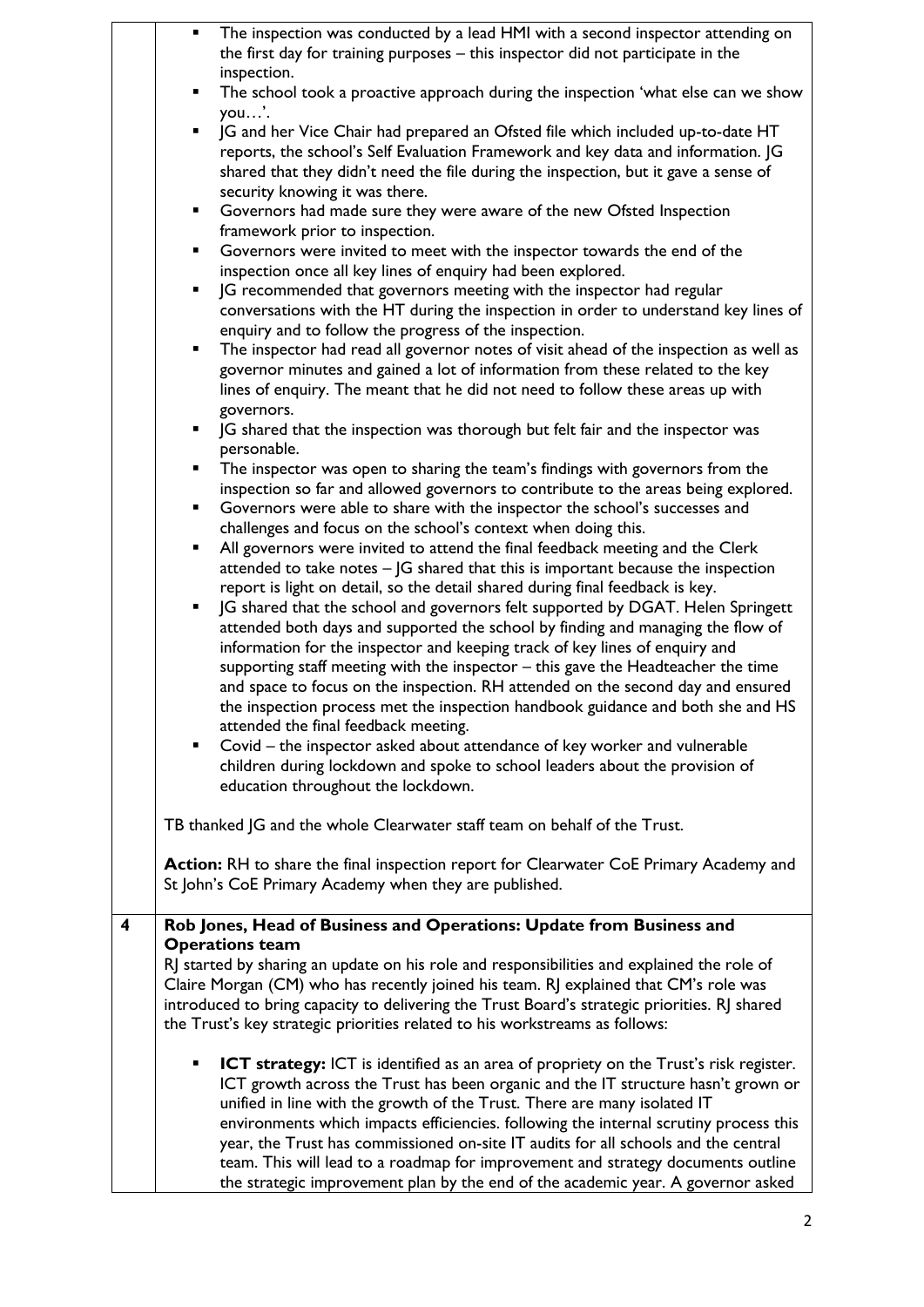|   | if information security would be considered and include din the Trust's IT strategy.<br>RJ confirmed it would be a key area.<br>Development strategy for Trust carbon reduction and energy<br>management: The Trust Board have commissioned a Trust-wide energy audit and<br>purchased an energy dashboard for all schools which will be live by the end of the<br>Summer. Dates for the audit have been agreed with schools. The dashboard will<br>provide schools with clearer, time-sensitive energy information which will enable<br>greater, more effective local management and some quick wins to be achieved.<br>Schools will be able to benchmark data seasonally, with other schools and year to<br>year.<br>This information will feed into the Trust carbon reduction strategy and the<br>development of a roadmap for action. RJ will look to grant applications and will use<br>the audit and dashboard information to support this. RJ and RH shared that the<br>Trust Board is committed to reducing the Trust's carbon footprint and the Diocese<br>of Gloucester's aim for carbon zero schools, and the Local Authorities carbon<br>reduction key performance indicators.<br>Procurement: RJ explained a key workstream for CM is exploring group<br>٠<br>procurement opportunities and whole group buy-ins. CM has analysed spend across<br>the Trust and is re-negotiating discounted rates with existing suppliers. This will be<br>shared with schools who can choose to opt in or out. The aim is to deliver best<br>value for money so schools can direct resources to maximizing opportunities for<br>pupils. RJ will list all the group procurement opportunities with Headteachers at the<br>next Headteacher meeting. RJ will share the deals available, current savings and<br>potential savings so Headteachers can make informed decisions. RH asked Chairs to<br>be advocates for the benefits and opportunities this will bring schools.                                                                                                                                                                                                                                                                                               |
|---|-------------------------------------------------------------------------------------------------------------------------------------------------------------------------------------------------------------------------------------------------------------------------------------------------------------------------------------------------------------------------------------------------------------------------------------------------------------------------------------------------------------------------------------------------------------------------------------------------------------------------------------------------------------------------------------------------------------------------------------------------------------------------------------------------------------------------------------------------------------------------------------------------------------------------------------------------------------------------------------------------------------------------------------------------------------------------------------------------------------------------------------------------------------------------------------------------------------------------------------------------------------------------------------------------------------------------------------------------------------------------------------------------------------------------------------------------------------------------------------------------------------------------------------------------------------------------------------------------------------------------------------------------------------------------------------------------------------------------------------------------------------------------------------------------------------------------------------------------------------------------------------------------------------------------------------------------------------------------------------------------------------------------------------------------------------------------------------------------------------------------------------------------------------------------------------------------------------------------------------------------------------------------|
| 5 | <b>DGAT Trust Board update:</b>                                                                                                                                                                                                                                                                                                                                                                                                                                                                                                                                                                                                                                                                                                                                                                                                                                                                                                                                                                                                                                                                                                                                                                                                                                                                                                                                                                                                                                                                                                                                                                                                                                                                                                                                                                                                                                                                                                                                                                                                                                                                                                                                                                                                                                         |
| 6 | <b>Education White Paper:</b> RH explained that we are anticipating an Education<br>White Paper to be published imminently which we expect to set out a roadmap for<br>an academised education system. We do not know the details of this and will<br>update Chairs once the White Paper is published.<br>Schools joining DGAT: RH shared that it is highly likely that Christ Church<br>Primary School will convert from a Single Academy Trust and join DGAT on 1st<br>June and also that Watermoor Church of England Primary School will join DGAT as<br>a sponsored school on 1st July. RH further explained that two secondary schools<br>has expressed an interest in joining the Trust and it is highly likely that one of these<br>will join in early 2023. The central team is undertaking a piece of work to<br>understand what the Trust needs to do to welcome secondary schools into the<br>DGAT family and that this will inform the Trust Board's decision making and 5-year<br>growth strategy. A Chair asked about the Trust Board's decision considers existing<br>schools within the Trust as part of its growth strategy. RH explained that the Trust<br>Board is robust in its decision making and focusses on research and identification of<br>risk and opportunity. The Trust Board is committed to keeping children at the<br>center of decision-making and will not damage what we already have.<br>Phonics: Headteachers and the school improvement team have been focussing on<br>phonics this academic year and this is a key Trust priority following the pandemic.<br>At the end of year 2 86% of pupils across the Trust reached the expected standard<br>for phonics. This is lower than the Trust would usually expect but is a result of the<br>interruptions on learning because of Covid. RH explained there was a variation of<br>between $76\%$ and $100\%$ between our schools – a key question for governors is<br>asking where your school lies in this range and explore the response and what is<br>being implemented to improve. RH shared the caveat that the three schools which<br>reported 100% were the three smallest schools within the Trust.<br>DGAT Trust Board and LGBs - relationships and information sharing |
|   |                                                                                                                                                                                                                                                                                                                                                                                                                                                                                                                                                                                                                                                                                                                                                                                                                                                                                                                                                                                                                                                                                                                                                                                                                                                                                                                                                                                                                                                                                                                                                                                                                                                                                                                                                                                                                                                                                                                                                                                                                                                                                                                                                                                                                                                                         |
|   | Information sharing processes: RH reminded Chairs that at the last meeting she asked<br>for ideas of how LGBs could share information on the effectiveness of local governance and<br>important points of interest with the Trust Board. The Chairs noted that it would be                                                                                                                                                                                                                                                                                                                                                                                                                                                                                                                                                                                                                                                                                                                                                                                                                                                                                                                                                                                                                                                                                                                                                                                                                                                                                                                                                                                                                                                                                                                                                                                                                                                                                                                                                                                                                                                                                                                                                                                              |